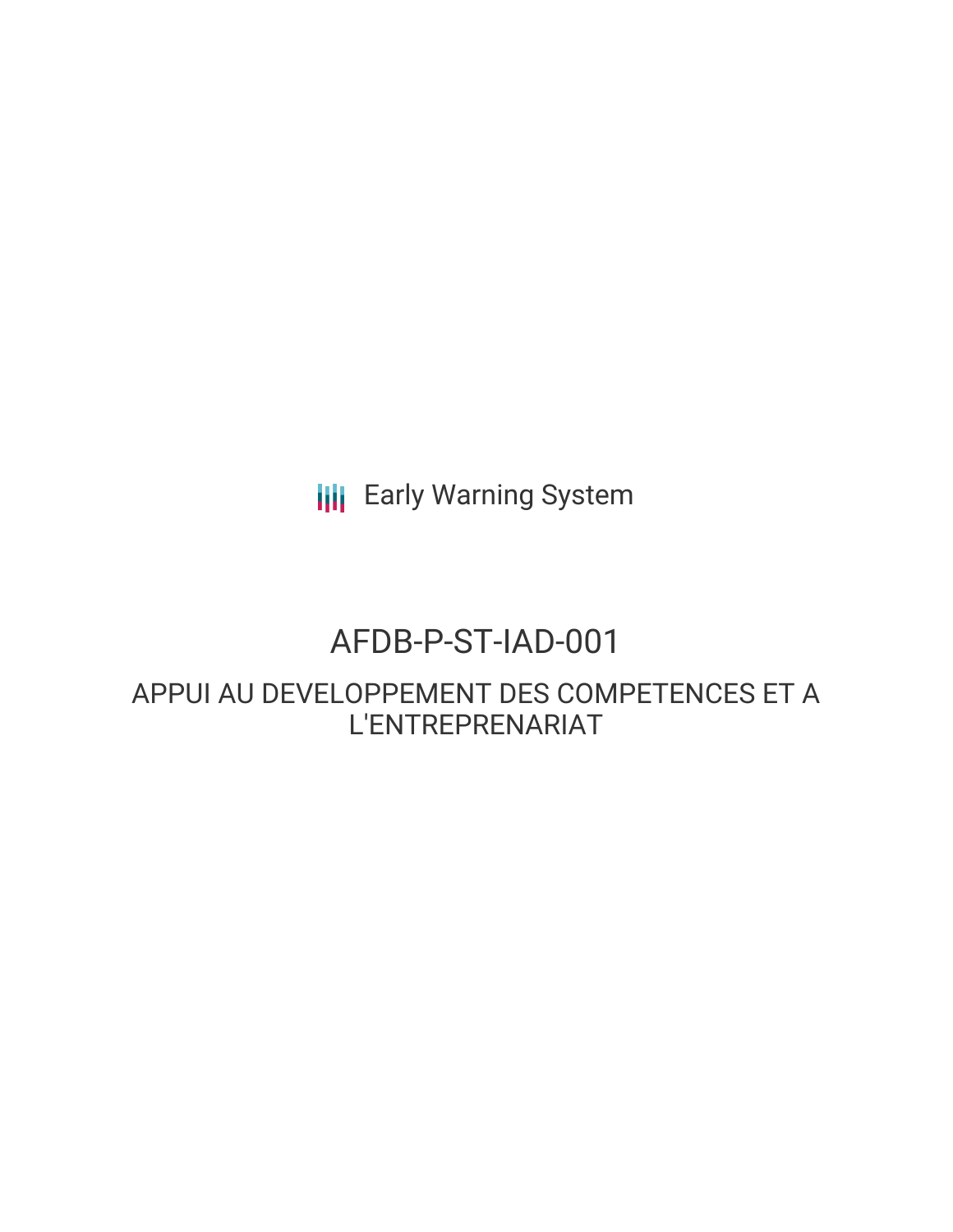

#### **Quick Facts**

| Countries                     | Sao Tome and Principe                 |
|-------------------------------|---------------------------------------|
| <b>Specific Location</b>      | Agua Grande                           |
| <b>Financial Institutions</b> | African Development Bank (AFDB)       |
| Status                        | Proposed                              |
| <b>Bank Risk Rating</b>       | U                                     |
| <b>Voting Date</b>            | 2018-06-25                            |
| <b>Borrower</b>               | MINISTERE DU PLAN ET FINANCES LA COOP |
| <b>Sectors</b>                | <b>Technical Cooperation</b>          |
| <b>Project Cost (USD)</b>     | $$3.50$ million                       |
|                               |                                       |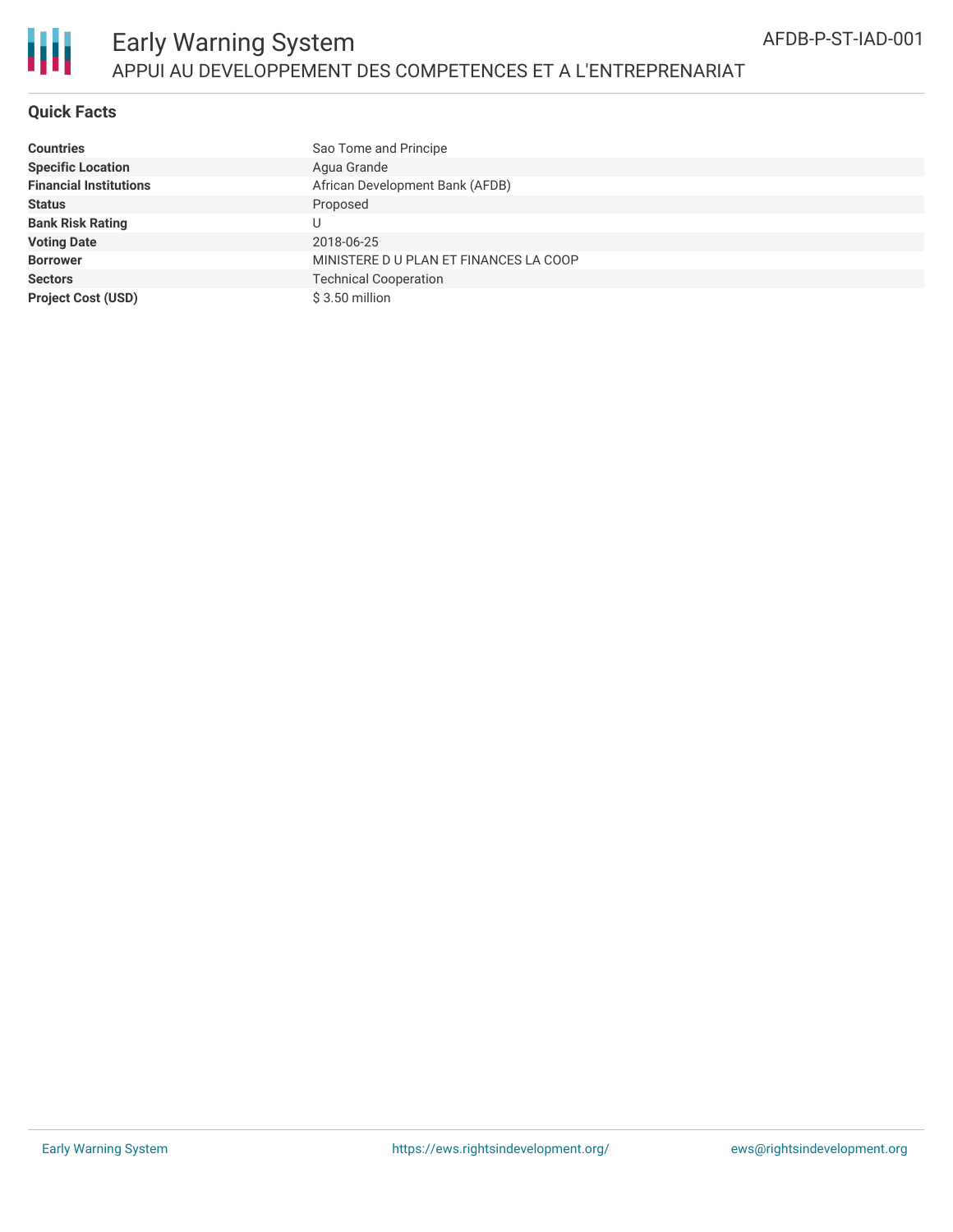

### Early Warning System APPUI AU DEVELOPPEMENT DES COMPETENCES ET A L'ENTREPRENARIAT

### **Project Description**

None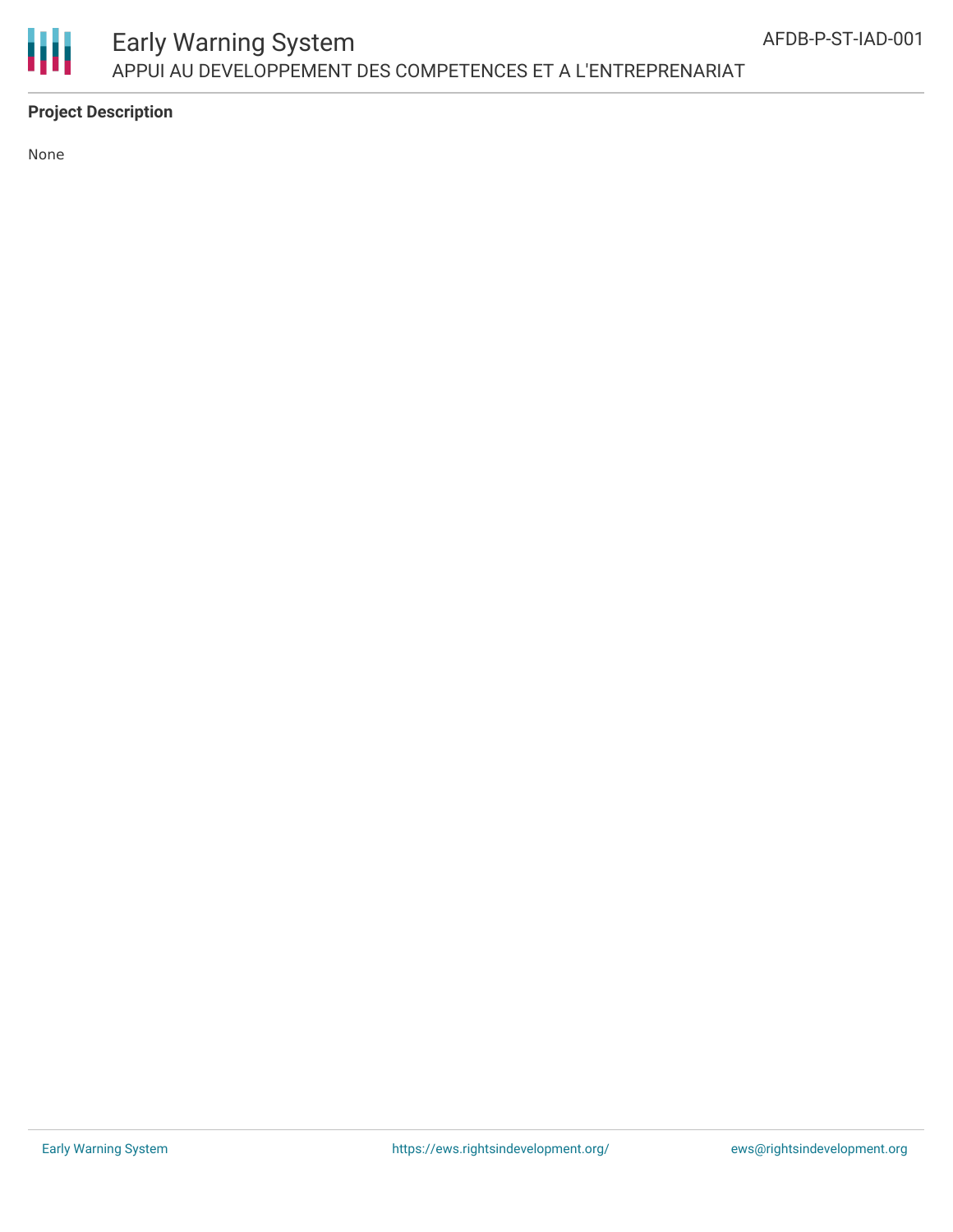

# Early Warning System APPUI AU DEVELOPPEMENT DES COMPETENCES ET A L'ENTREPRENARIAT

#### **Investment Description**

African Development Bank (AFDB)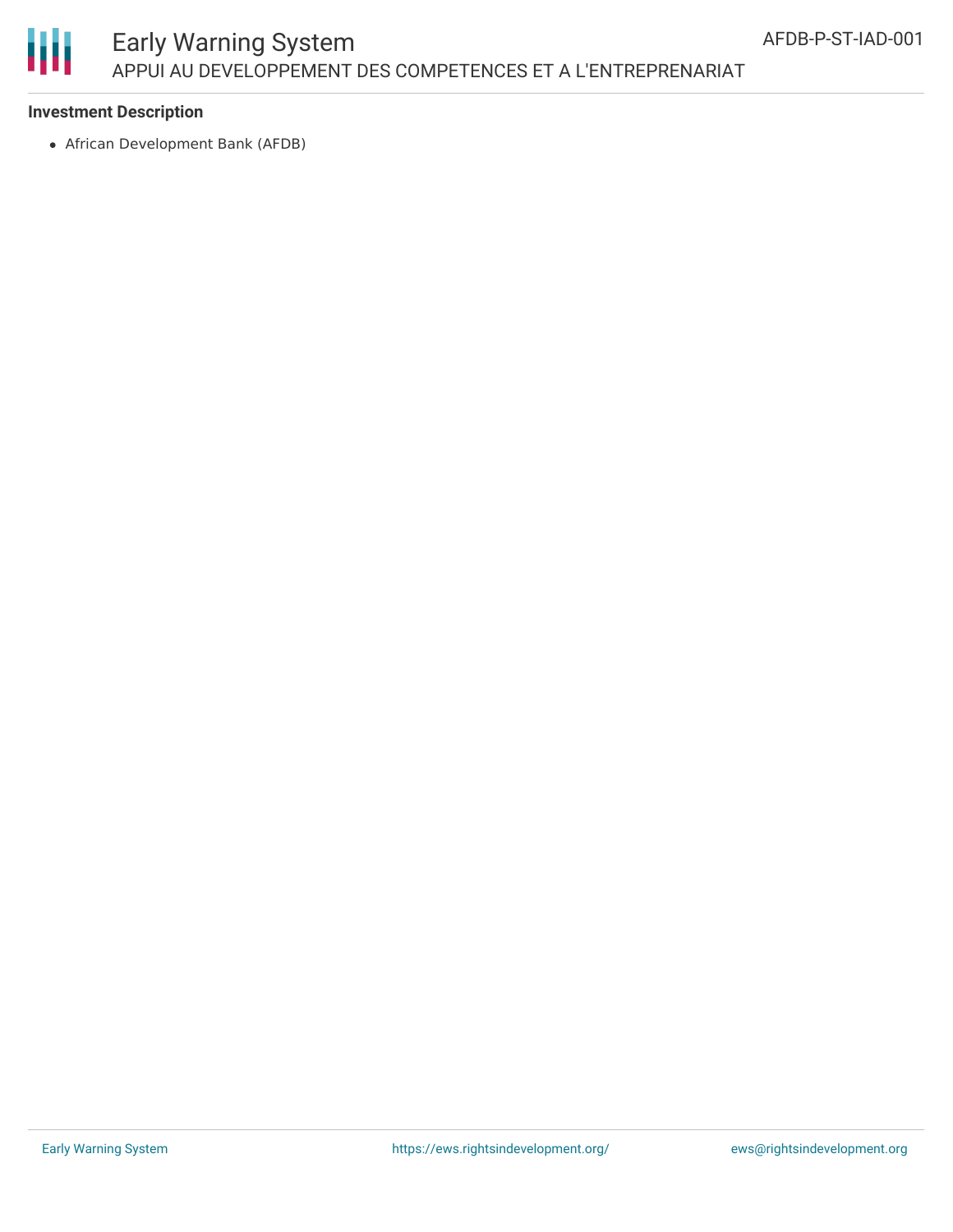

#### **Contact Information**

ILBOUDO Salamata - RDGS2

#### ACCOUNTABILITY MECHANISM OF AfDB

The Independent Review Mechanism (IRM), which is administered by the Compliance Review and Mediation Unit (CRMU), is the independent complaint mechanism and fact-finding body for people who have been or are likely to be adversely affected by an African Development Bank (AfDB)-financed project. If you submit a complaint to the IRM, it may assist you by either seeking to address your problems by facilitating a dispute resolution dialogue between you and those implementing the project and/or investigating whether the AfDB complied with its policies to prevent environmental and social harms. You can submit a complaint electronically by emailing crmuinfo@afdb.org, b.kargougou@afdb.org, b.fall@afdb.org, and/or s.toure@afdb.org. You can learn more about the IRM and how to file a complaint at https://www.afdb.org/en/independent-review-mechanism/.